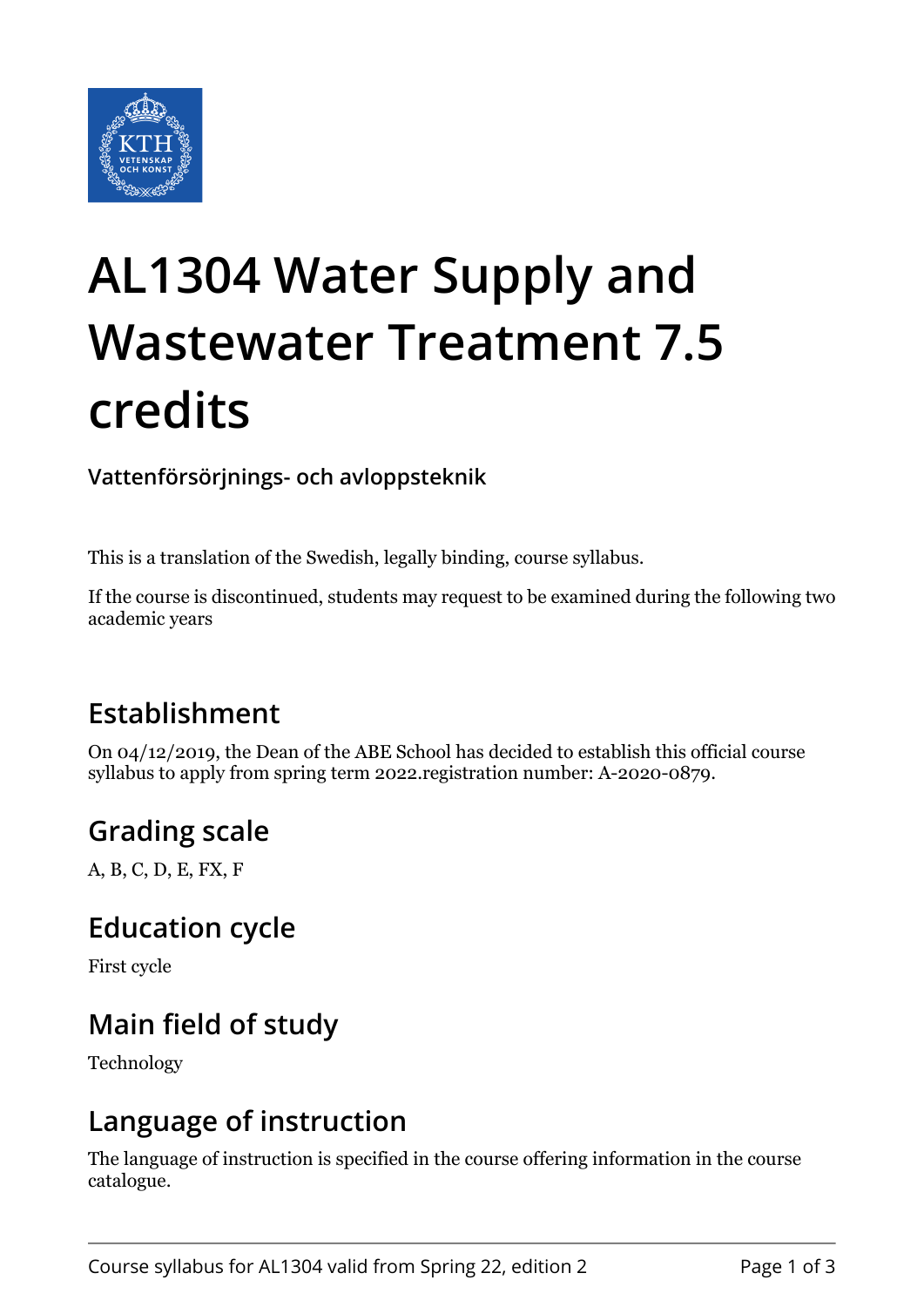## **Intended learning outcomes**

On completion of the course, the student should be able to:

- Describe the structure and dimensioning of various technical systems for drinking water and wastewater handling and how they are included as part of society's infrastructure.
- Describe requirements and aims for water and wastewater treatment as well as pipe networks.
- Apply knowledge in hydraulics, chemistry and biology in water and wastewater technology.
- Evaluate different water and sludge treatment processes to select appropriate technologies with regard to sustainable development and resource recovery.
- Describe both development trends for new system solutions and how older systems can be rebuilt to a better function.

#### **Course contents**

- VA technology as part of society's infrastructure
- Functional requirements of water-wastewater technical systems with waterworks, wastewater treatment plants and pipe networks
- Water use and water quality
- various water supply and wastewater treatment systems
- Drinking water treatment processes
- Wastewater treatment processes
- Sludge handling processes
- Comparison of different water-wastewater technical systems
- Study visits to waterworks and wastewater treatment plants

## **Specific prerequisites**

At least two years of studies in the field of technology as civil engineering and urban management, environmental technology or other subject with clear relevance for the course and basic knowledge in physics, chemistry and mathematics.

## **Examination**

- TEN1 Written exam, 5.0 credits, grading scale: A, B, C, D, E, FX, F
- ÖVN1 Exercise work, 2.5 credits, grading scale: A, B, C, D, E, FX, F

Based on recommendation from KTH's coordinator for disabilities, the examiner will decide how to adapt an examination for students with documented disability.